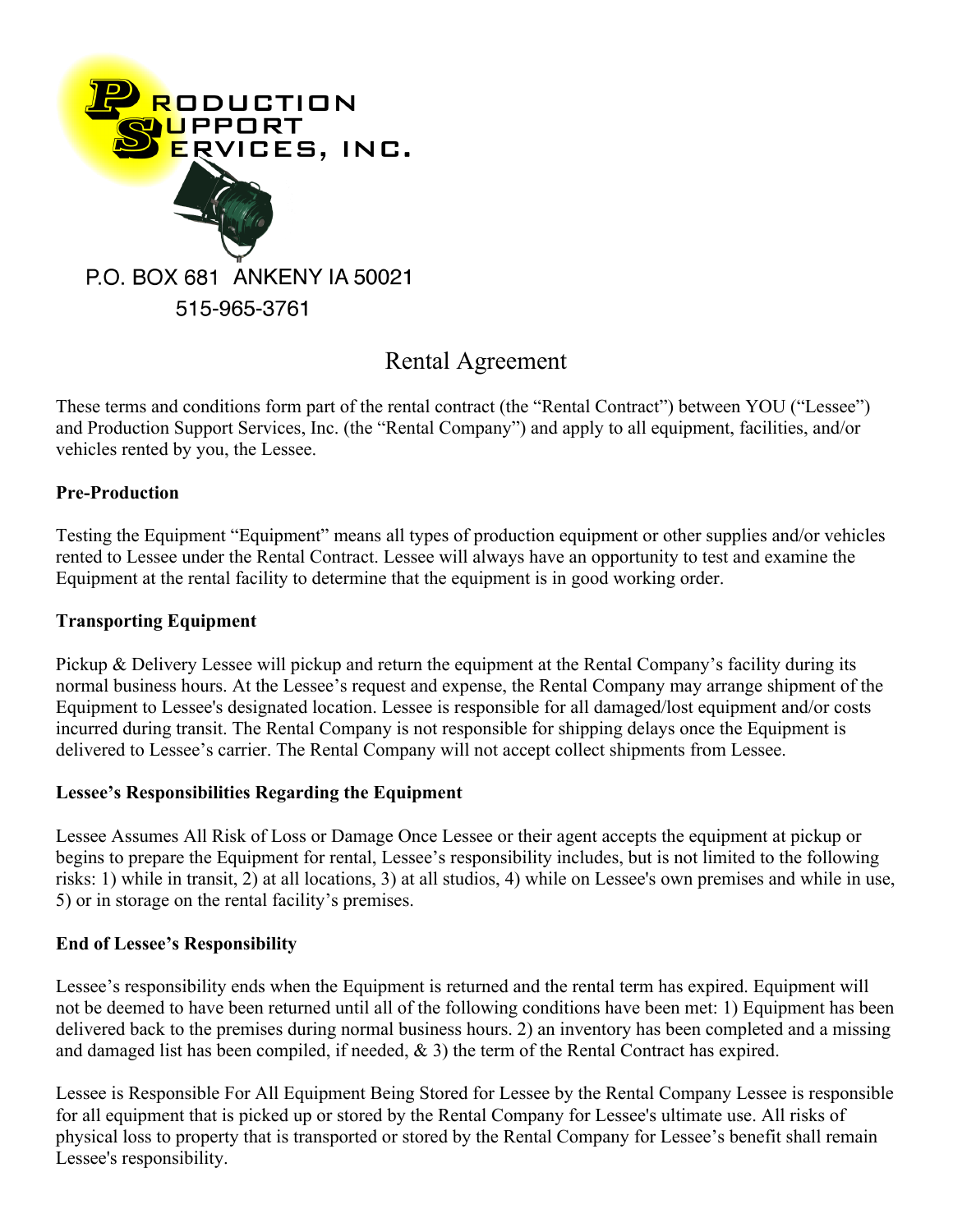#### **Restrictions on the Use of the Equipment**

Local Use Only Unless Otherwise Agreed in Writing Use by Qualified Technicians Only Lessee's duly qualified employees and/or agents may use the Equipment in strict accordance with the use contemplated in the Rental Contract. Lessee shall keep the Equipment in Lessee's sole custody and shall not permit the Equipment to be used in violation of any laws.

## **Do Not Remove Serial Numbers or Company Logos**

## **No Warranty or Guaranty**

Equipment is rented to Lessee without warranty or guaranty of any kind, expressed or implied, and the Rental Company assumes no responsibility unless agreed to in writing.

## **Equipment Damaged or Destroyed While in the Field**

## **Damaged Equipment**

As soon as Lessee discovers that Equipment in the field is damaged, Lessee shall notify the Rental Company of the problem. Upon return of damaged Equipment, the Rental Company will make a determination of the damage and the required repairs. Lessee and/or Lessee's representative(s) will have a reasonable amount of time to inspect the damage. In determining whether the Equipment shall be replaced or repaired, the Rental Company's judgement shall be conclusive upon Lessee.

## **Lost, Stolen, or Destroyed Equipment**

In the event that after delivery to Lessee, any of the Equipment is lost, stolen, damaged beyond repair, or destroyed, Lessee will be responsible for the cost to replace the same item or the closest comparably equipped model including betterment's, at current retail prices less any discounts available, without deduction for depreciation. In all instances immediately report any missing, lost or stolen Equipment to the Rental Company and file a report with local authorities. The Rental Company requires a copy of the police report.

## **Rental Charges & Late Charges**

Lessee must return the Equipment on the date specified in the Rental Contract or be subject to additional charges. If Lessee returns the Equipment in damaged or non-working condition, the lease period will be extended by the shortest reasonable time necessary to repair such damage or replace non-repairable Equipment and return the item(s) to the Rental Company's reasonable satisfaction. The acceptance of the return of the damaged Equipment by the Rental Company is not a waiver of any claims that it may have against the Lessee. Rental charges for the damaged or non-working item(s) shall accrue at full rental rate for the item irrespective of any package discounts or other discounts agreed to at the inception of the Rental Contract, unless the item(s) is repaired or replaced and the invoice for damages has been paid in full to the Rental Company. If requested, Lessee shall advance the money in order to allow the Rental Company to repair or replace the Equipment.

# **Credit Information & Payment Terms**

The terms of payment are based upon credit information Lessee supplies at the time of rental. Should there be any change in such information; Lessee agrees that the Rental Company may demand immediate payment without prior notice.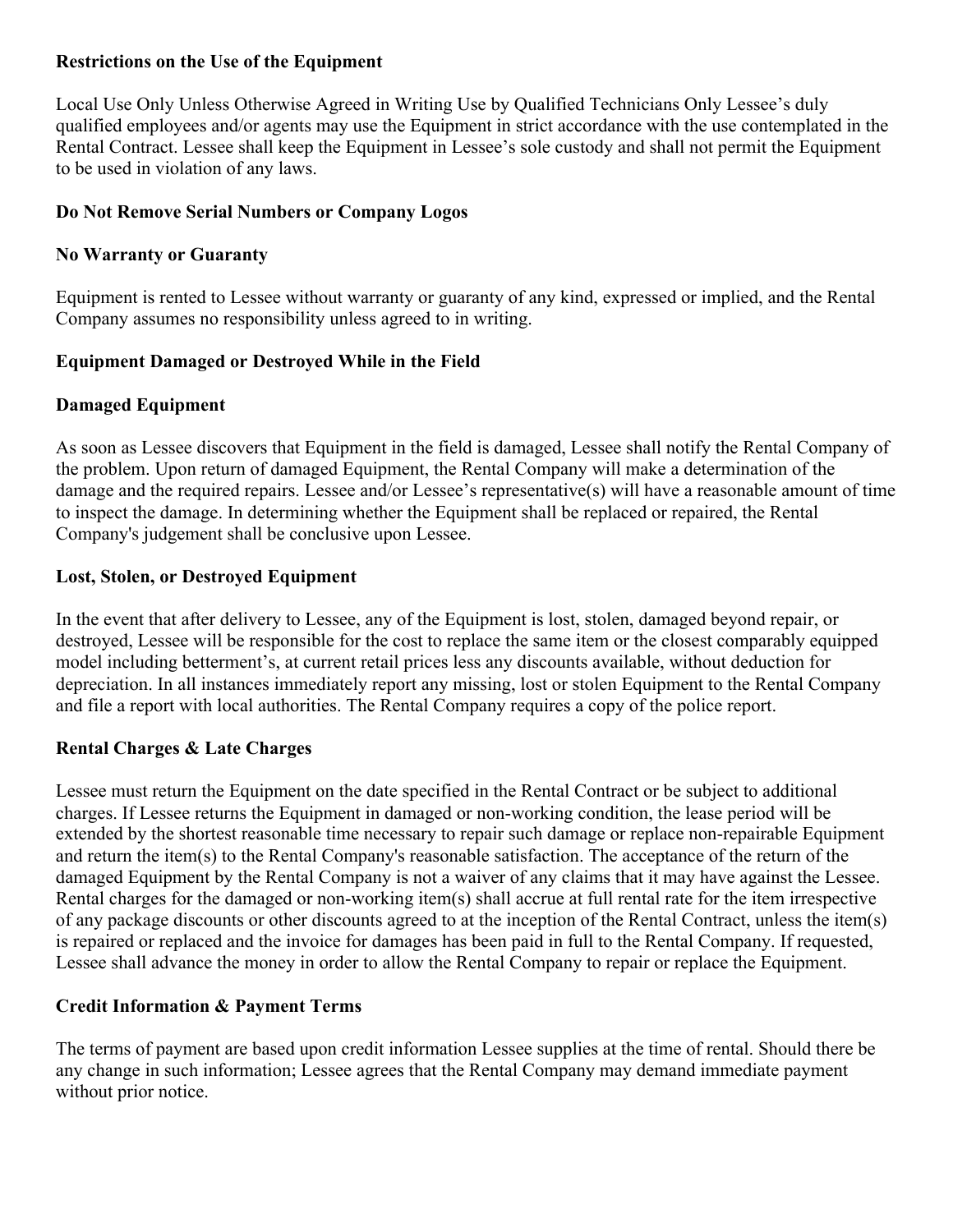## **Payment Terms**

Rental invoices and loss and damage invoices are payable upon receipt of Invoice and not later than net thirty (30) days if Lessee has been granted a terms account by the Lessor. Payments not paid within such thirty (30) days or more shall be considered past due, and a past due or late charge may be assessed which Lessee agrees to pay. If the Rental Company places the account in the hands of an attorney or other agency for collection, Lessee agrees to pay reasonable collection costs, attorney fees and court costs. If a credit card is used for payment, a collateral deposit may be made on the credit card during the rental event to guarantee the equipment is returned in the condition it was received and to guarantee payment for any damage, repairs, replacement, or rental fees. The deposit will be released once the equipment has been safely and satisfactorily returned to the Rental Company. Any dispute related to credit card charges will be governed by these Terms & Conditions.

## **Rental Payments Do Not Apply to Purchase Price**

## **Cancellation Penalties**

The Rental Company shall be entitled to compensation, not to exceed the lease payments, for any losses the Rental Company may sustain because of cancellation of all or part of an order.

#### **Insurance Requirements**

## **Lessee Must Insure the Equipment**

Lessee shall, at their own expense, and at all times for the duration of the rental, maintain in full force insurance covering all equipment rented, from all sources, for full replacement cost, except vehicles which are at actual cash value, and for loss of use (rentals) of the Equipment. Coverage must begin from the time Lessee or it's agents accepts the Equipment or begins to prepare if for Rental, and continue until the time the Equipment is returned. All insurance maintained by Lessee shall contain a waiver of subrogation against Lessor. Lessee shall deliver to the Rental Company evidence of the insurance coverage, typically a Corticate of Insurance satisfactory to the Rental Company, showing General Liability Coverage of no less than \$1,000,000 per occurrence, Leased/rented equipment Insurance with a limit equal to the replacement cost of gear rented , Auto Liability Coverage of at least \$1,000,000 Combined Single Limit (CSL), Auto Physical Damage Coverage of at least \$60,000, Worker's Compensation Insurance with \$1,000,000 employers liability limits, and umbrella liability of at least \$1,000,000 prior to taking possession of the Equipment. Leased/rented equipment coverage to include off premises and in-transit with no exclusion or limitation for theft from unattended vehicle. Such insurance shall be written by insurers acceptable to the Rental Company. All coverage provided by Lessee's insurers will be on a Primary and Non-Contributory basis Corticate and will name Rental Company as an additional insured on Auto/General/Umbrella liability and Loss Payee on rented equipment/auto physical damage coverages & must evidence a 10-day notice of cancellation. Notwithstanding this paragraph, Lessee shall remain primarily liable to the Rental Company for full performance under the terms and conditions of the Rental Contract. The Rental Company may enforce its remedies directly against you without resort to your insurance. Inquire about specific policy requirements and acceptable minimum coverage.

## **The Rights of the Rental Company are not Affected by Lessee's Non-Performance**

Lessee's insurers shall agree that the rights of the Rental Company under the insurance coverage as described in the preceding paragraphs shall not be affected by any act, neglect, or breach of condition by Lessee, other than non-payment of insurance premiums. Should you fail to procure or pay the cost of maintaining in force the insurance specified in the Rental Contract or to provide the Rental Company upon request with satisfactory evidence of the insurance, the Rental Company may, but shall not be obligated to procure the insurance and Lessee shall reimburse the Rental Company on demand for its cost. Lapse or cancellation of the required insurance shall be an immediate and automatic default of this agreement.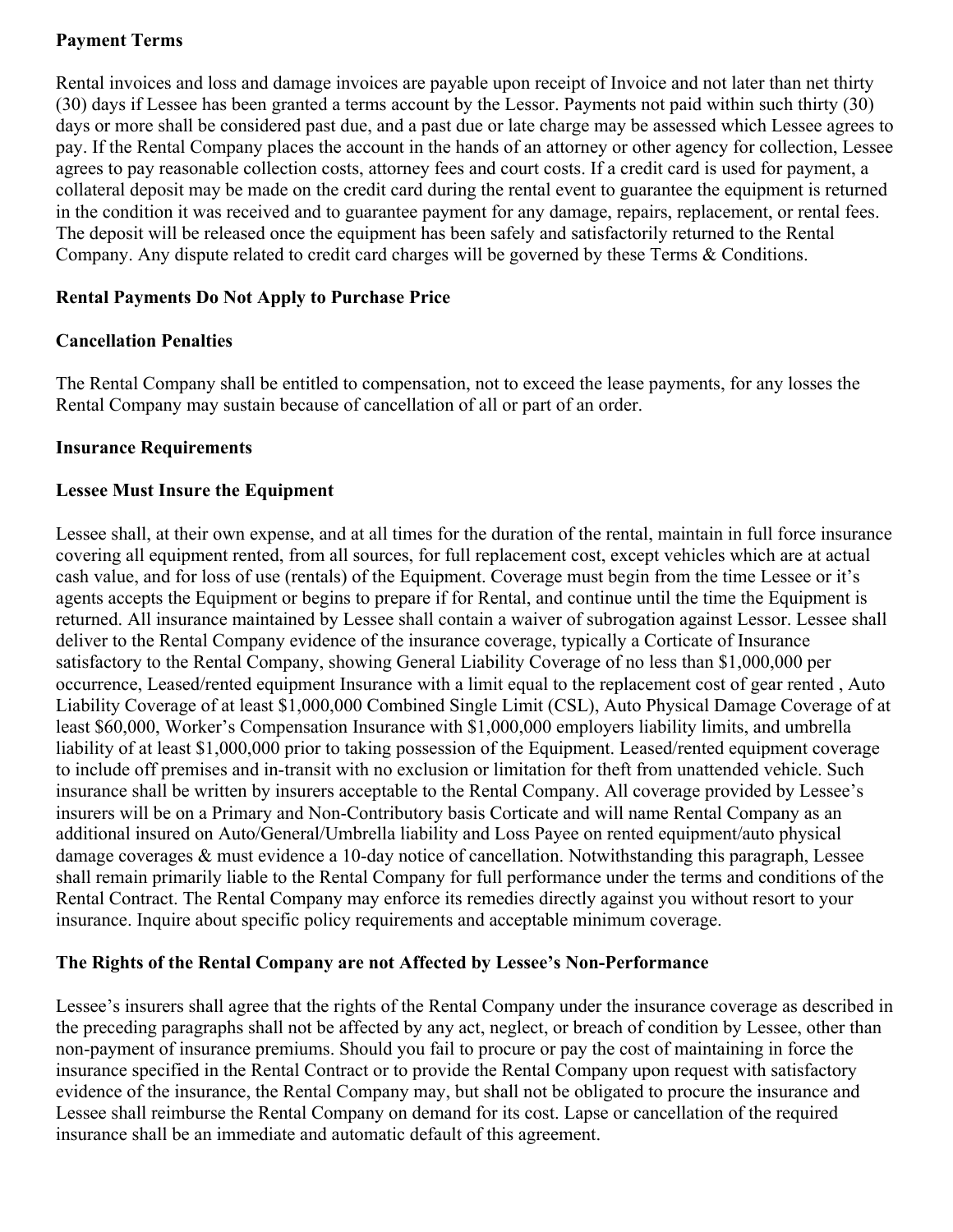## **Rental Vehicles**

THE RENTAL COMPANY DOES NOT ACCEPT RESPONSIBILITY FOR UNSAFE OR UNQUALIFIED DRIVERS HIRED BY LESSEE. LESSEE ACCEPTS COMPLETE RESPONSIBILITY FOR VERIFICATION OF THE GOOD DRIVING RECORDS OF THE DRIVERS IT HIRES AND THAT THEY HAVE PROPER LICENSE CLASSIFICATION AND SKILLS TO OPERATE VEHICLES BEING RENTED. This Rental Company cooperates with all Federal, State, and local law enforcement officials nationwide to provide the identity of customers who operate our rental CMV's.

## **Vehicle Insurance**

You shall, at your own expense, maintain business motor vehicle liability insurance ("Vehicle Insurance"), including coverage for loading and unloading Equipment and hired motor vehicle physical damage insurance, covering owned, non owned, hired and rented vehicles, including utility vehicles such as trailers. Coverage for physical damage shall include "comprehensive" and "collision" coverage. We shall be named as an additional insured with respect to the liability coverage, and as a loss payee with respect to the physical damage coverage. The Vehicle Insurance shall also include coverage for pollution caused by any vehicles. The Vehicle Insurance shall provide not less than \$1,000,000 in combined single limits liability coverage and actual cash value for physical damage and shall provide that said insurance is primary coverage with respect to all insureds, the limits of which must be exhausted before any obligation arises under our insurance.

## **Title & Ownership**

Lessee specially acknowledges the Rental Company's superior title and ownership of the Equipment and must keep the Equipment free of all liens, levies and encumbrances

## **Right of Entry & Inspection**

The Rental Company shall have the right to inspect the Equipment at any time during the rental term. Lessee shall make any and all arrangements necessary to permit a qualified employee of the Rental Company access to the location of the Equipment. If a breach of any of the provisions of the Rental Contract occurs, the Rental Company has the right to remove all of the Equipment without any liability to Lessee, and without prejudice to the Rental Company's right to receive rent due or accrued to, for the period up to and including the date of removal of the Equipment.

# **Indemnifying the Rental Company**

Lessee agrees to and does hereby indemnify and hold harmless the Rental Company and its agents and employees of and from any and all losses, damages, claims, demands of liability of any kind or nature whatsoever including legal expenses and costs, arising from the use, condition, (including without limitation latent and other defects) or operation of the equipment rented, and by whosoever used or operated during the term thereof. This indemnification shall continue in full force and effect during and after term of this rental for causes and matters arising during the term of this rental. The Rental Company shall not be liable for any accident or injury occasioned during the transportation, handling, sale, or use of the Equipment. Lessee knows the danger involved in the use and handling of motion picture production Equipment and similar types of Equipment and shall take all responsibility for any injuries or damages resulting from the use of the equipment.